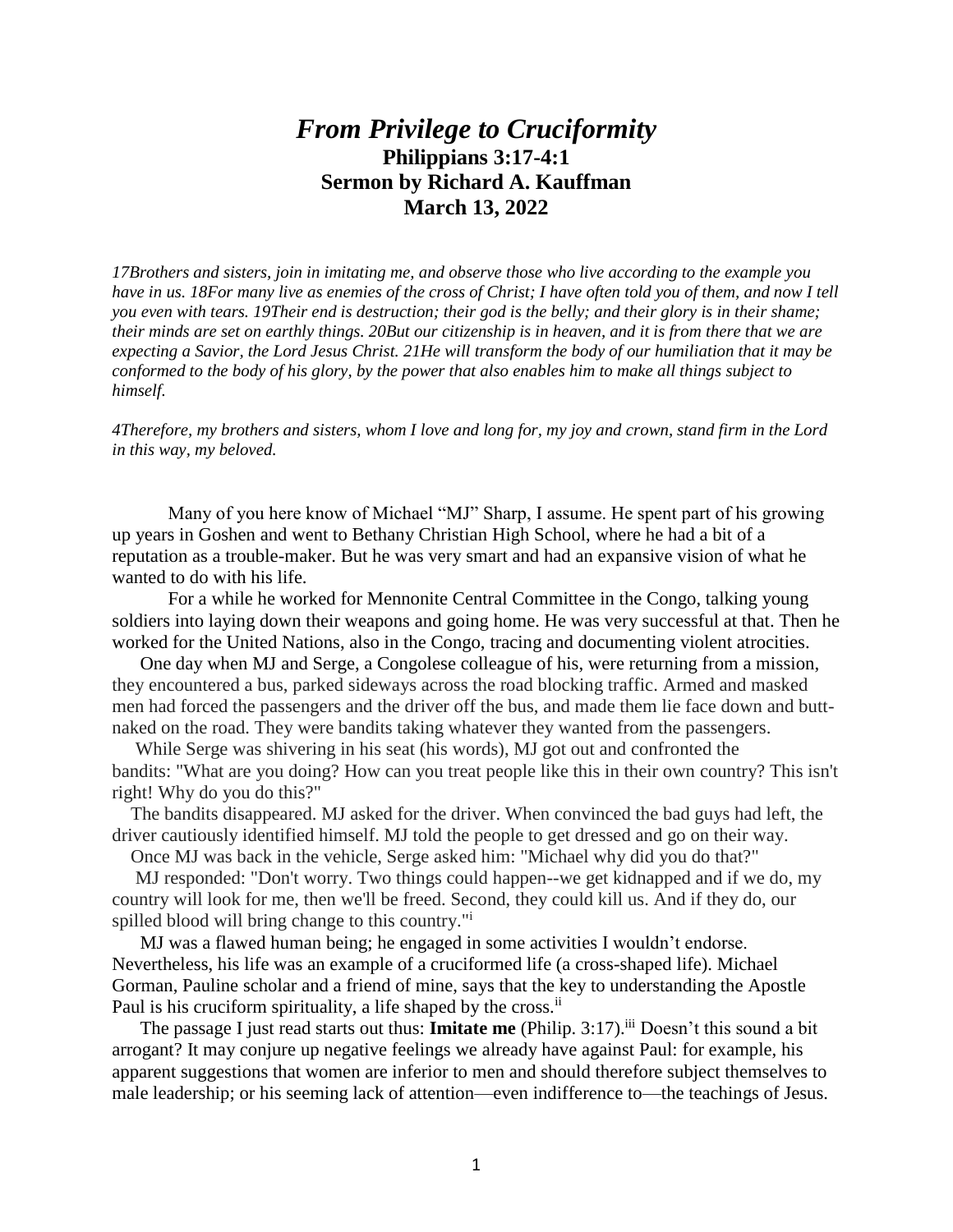In thinking about Paul's place in the faith, I have been helped by the perspective of my Pauline teacher at Princeton, J.C. Beker, who said: Paul came after the cross, Jesus before it. Paul isn't a second Christ; he's an interpreter of the Gospel. Jesus isn't an interpreter of the Gospel, he is its incarnation. This positions Paul properly in salvation history.

Paul was a brilliant theologian who rethought Jewish tradition to accommodate the early Christian conviction that Jesus is the Messiah; and he developed a theology that made room for the inclusion of people outside the Jewish community of faith, that is, Gentiles; you and me, in other words. Moreover, he was a tireless preacher of the gospel, putting his own life at risk around the Mediterranean world while planting churches. I doubt we'd be Christians if it weren't for Paul. I don't think we'd be here this morning if it hadn't been for his Christian ministry.

A major reason for this admonition to the people to follow Paul's example was certainly due to the fact that they didn't yet have what we have to guide us in following Jesus: the written gospels. The sharing of the faith at this point was in the oral phase. So not being able to read the gospels, early Christians needed other examples, other models.

Further, Paul is not just calling to attention his own example: it's a communal call: follow the example of other exemplars of discipleship.

By telling his audience to imitate him, Paul was leaning on a well-regarded pedagogy (called *mimesis*), learning by following the example of persons older or more mature than one's self. Children naturally do this without being told. I still remember my children mimicking my actions and realizing I needed to watch what I did or said around them. Adults too mimic the behaviors of other people we admire, even though we do it more unconsciously and subtly.

It is appropriate that we reflect on cruciformed living during Lent. Rather than asking: what should we give up or take on during Lent, we might ask: How should our lives be reshaped toward this kind of cruciformed living—meaning a self-giving, other-regarding lifestyle?

So what does it mean if we're to follow Paul's example:

- Paul was willing to give up his white ... er ... Jewish privilege for the sake of following Jesus (see Philip. 3:4bff): he counted his Jewish tradition as rubbish (could be translated as excrement), compared to the gospel.
- Paul rejected the way of those who made their stomach their god (word for stomach here can mean bowels, loin, or even genitals). In other words, Paul has rejected the way of following our natural human appetites. That too should be an example to his followers—to us. I believe that no genuine spiritual or church renewal happens that doesn't include some prudence about our eating, drinking, and sexual habits.
- Main point: following Paul's example was just another way of saying: follow the example of Jesus. Paul makes this more explicit in 1 Cor. 11:1: *Be imitators of me, as I am of Christ.*
- Jesus' self-emptying example is captured well in Philip. 2:5f: *[Jesus], though he was in the form of God, did not regard equality with God as something to be exploited, but emptied himself, taking the form of a slave, being born in human likeness. And being found in human form, he humbled himself and became obedient to the point of death—even death on a cross.*

Jesus, not Paul, is the ultimate example of a cruciformed life. He made the ultimate sacrifice, giving up his life on the cross.

So what more can be said about a cruciformed life according to Michael Gorman?

- It's a way of living for Paul, not a way of conceptualizing.
- It's not approving of the subordination or abuse of women or misogyny.